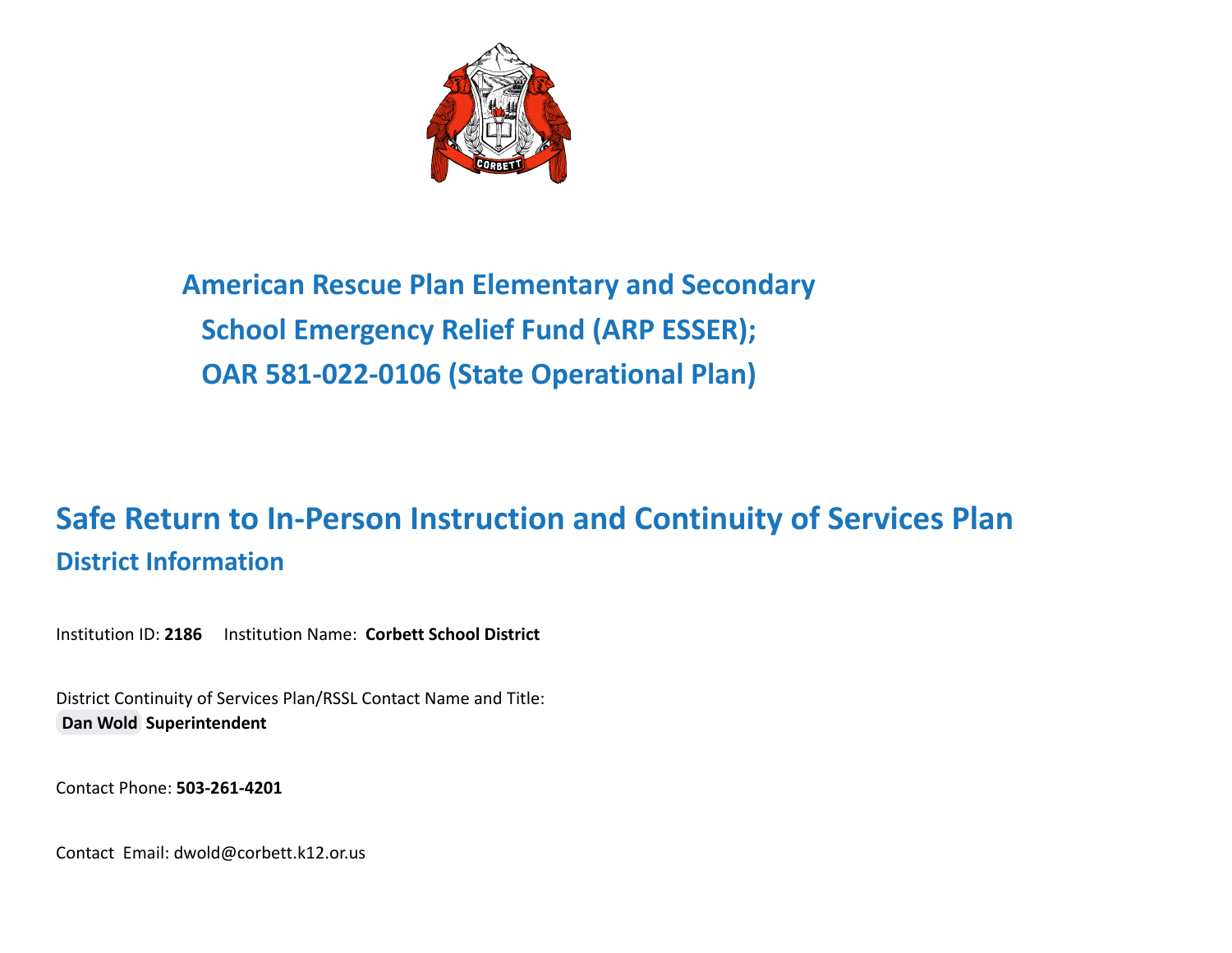## **Safe Return to In-Person Instruction and Continuity of Services Plan** In order to best support students and families with

the safest possible return to school for the 2021 school year, the Oregon Department of Education (ODE) has created an operational plan template to align guidance from the federal and state level in support of local decision-making and transparency of health and safety measures in the communities that school districts serve. The Safe Return to In-Person Instruction and Continuity of Services Plan serves the following purposes:

1) Replaces the Ready Schools, Safe Learners Operational Blueprint required under Executive Order 21-06; and 2) Meets

the requirements for:

- a. An operational plan required under OAR 581-022-0106(4), while aligning the CDC Guidance on School Reopening with the Ready Schools, Safe Learners Resiliency Framework for the 2021-22 School Year (RSSL Resiliency Framework);
- b. Section 2001(i)(1) of the ARP ESSER and the US Department of Education's Interim Final Requirements for Safe Return/Continuity of Services Plan; and
- c. Communicable Disease Plan and Isolation Plan under OAR 581-022-2220 (Division 22 requirements).

As districts plan and implement the recommendations in ODE's RSSL Resiliency Framework, they will need to consider a continuum of risk levels when all recommendations cannot be fully implemented. For example, universal correct wearing of face coverings between people is one of the most effective preventive measures. However, there will be times when this is not possible based on a specific interaction or a physical space limitation, such as during meal times. It will be necessary to consider and balance the mitigation strategies described to best protect health and safety while ensuring full time in person learning. ODE remains committed to the guiding principles introduced in spring of 2020 to generate collective action and leadership for efforts to respond to COVID-19 across Oregon. These principles are updated to reflect the current context:

- **Ensure safety and wellness**. Prioritizing basic needs such as food, shelter, wellness, supportive relationships and support for mental, social, and emotional health of students and staff.
- **Center health and well-being**. Acknowledging the health and mental health impacts of this past year, commit to creating learning opportunities that foster creative expression, make space for reflection and connection, and center on the needs of the whole child rather than solely emphasizing academic achievement.
- **Cultivate connection and relationship**. Reconnecting with one another after a year of separation can occur through quality learning experiences and deep interpersonal relationships among families, students and staff.
- **Prioritize equity**. Recognize the disproportionate impact of COVID-19 on Black, American Indian/Alaska Native, and Latino/a/x, Pacific Islander communities; students experiencing disabilities; students living in rural areas; and students and families navigating poverty and houselessness. Apply an equity-informed, anti-racist, and anti-oppressive lens to promote culturally sustaining and revitalizing educational systems that support every child. Learning
- **Innovate**. Returning to school is an opportunity to improve teaching and learning by iterating on new instructional strategies, rethinking environments, and investing in creative approaches to address unfinished learning.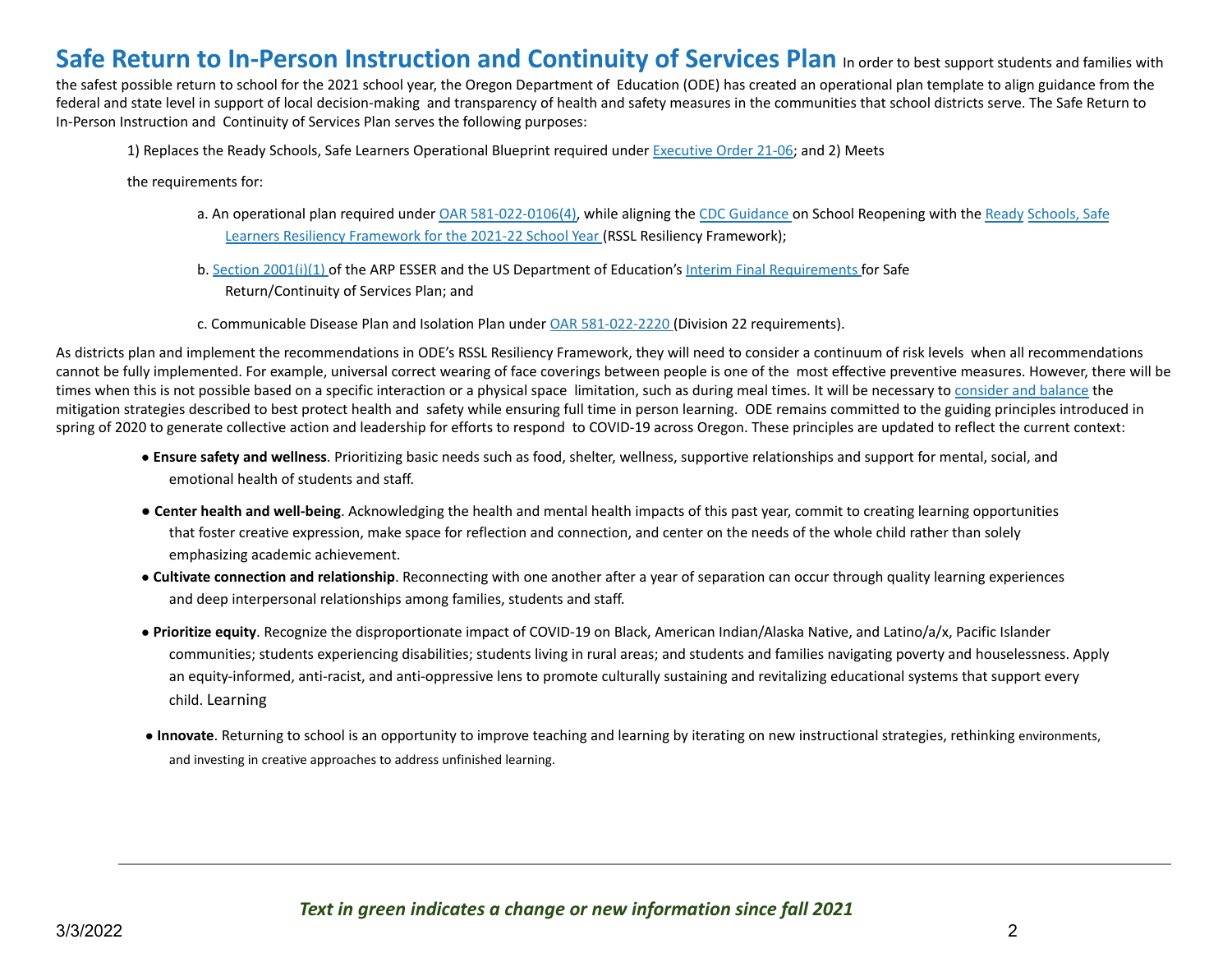## **Planning Mental Health Supports**

| <b>ARP ESSER &amp;</b><br>OAR 581-022-0106<br>Component                                                                     | Extent to which district has adopted policies,<br>protocols, or procedures and description of policies,<br>protocols, or procedures adopted to ensure<br>continuity of services                                                                                                                                                                                                                                                                                                                                                                       | How do the district's policies, protocols, and<br>procedures center on equity?                                                                                                                                                                                                                                                                                                                                                          |
|-----------------------------------------------------------------------------------------------------------------------------|-------------------------------------------------------------------------------------------------------------------------------------------------------------------------------------------------------------------------------------------------------------------------------------------------------------------------------------------------------------------------------------------------------------------------------------------------------------------------------------------------------------------------------------------------------|-----------------------------------------------------------------------------------------------------------------------------------------------------------------------------------------------------------------------------------------------------------------------------------------------------------------------------------------------------------------------------------------------------------------------------------------|
| Link staff, students<br>and families with<br>culturally relevant<br>health and<br>mental health<br>services and<br>supports | All students have the opportunity to meet<br>with mental health professionals as needed.<br>The Student Intervention Team( SIT) works<br>$\bullet$<br>with the classroom teachers to Implement<br>Corbett's Suicide Prevention Plan. This<br>includes: QPR training (all staff), Sources of<br>Strength (3-5), Look, Listen, Link (6-7), More<br>Than Sad (8-12).<br>The district includes information in the<br>monthly newsletter and on the website.<br>The building principals include information in<br>monthly principal chats and newsletters. | The SIT team continues to reach out to<br>$\bullet$<br>students from traditionally underserved<br>populations who may be struggling with<br>social-emotional challenges, offering culturally<br>relevant mental health support.<br>The SIT team conducts home visits to make<br>sure that families have access to the health<br>and mental health supports they need.<br>Materials are translated into families<br>requested languages. |
| Foster peer/student<br>lead initiatives on<br>wellbeing and mental<br>health                                                | The SIT team meets with student groups in<br>grades 4-8 to discuss topics related to<br>wellbeing & mental health.<br>Classroom teachers foster opportunities for<br>student-led wellbeing & mental health<br>initiatives within the classroom.<br>Three student-led teams with a focus on<br>wellbeing & mental health will continue at the<br>high school.<br>CAPS and the middle school are investigating<br>$\bullet$<br>beginning Student Voice teams focusing on                                                                                | CSD's leadership continues to focus on creating<br>diversity within any peer/student-led initiative. An<br>emphasis continues to placed on recruiting students<br>from traditionally                                                                                                                                                                                                                                                    |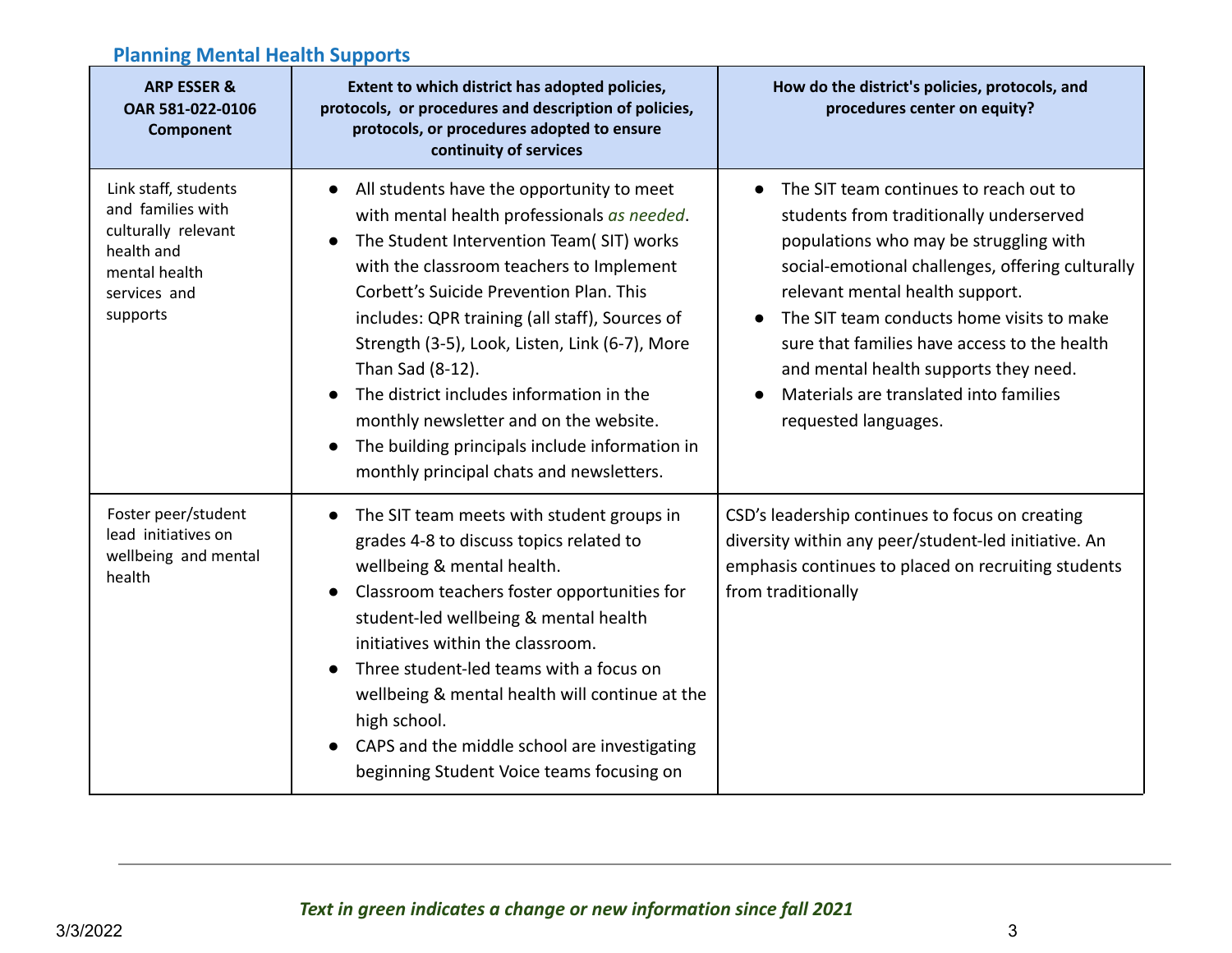| wellbeing & mental health.                     |
|------------------------------------------------|
| The CSD has contracted with CareSolace to      |
| provide 24 hour access to online mental health |
| resources and services.                        |

### **Communicable Disease Management Plan**

Please provide a link to the district's **communicable disease management plan** that describes measures put in place to limit the spread of COVID-19 within school settings. (OAR 581-022-2220). The advised components of the plan and additional information are found in the Communicable Disease Management Plan section of the RSSL Resiliency Framework and meet the ESSER process requirements of "coordination with local public health authorities."

#### Link: [Communicable](https://www.multnomahesd.org/uploads/1/2/0/2/120251715/cdmp-accessible.pdf) Disease Management Plan

| <b>ARP ESSER Component</b>                                                                           | Extent to which district has adopted policies,<br>protocols, or procedures and description of policies,<br>protocols, or procedures to ensure continuity of<br><b>services</b>                                                                                                                                                                                                                                                                                                | How do the district's policies, protocols, and<br>procedures center on equity?                                                                                                                                                                                                                                                                                                                                                                                 |
|------------------------------------------------------------------------------------------------------|-------------------------------------------------------------------------------------------------------------------------------------------------------------------------------------------------------------------------------------------------------------------------------------------------------------------------------------------------------------------------------------------------------------------------------------------------------------------------------|----------------------------------------------------------------------------------------------------------------------------------------------------------------------------------------------------------------------------------------------------------------------------------------------------------------------------------------------------------------------------------------------------------------------------------------------------------------|
| Coordination with<br>local public health<br>authority(ies) including<br>Tribal health<br>departments | CSD consulted with Multnomah Educational Service<br>District (MESD) to revise and adopt a Comprehensive<br>Communicable Disease Management Plan. The MESD<br>worked with all relevant health services organizations<br>to develop this plan including the LPHA and local<br>tribal health departments. This plan was updated in<br>September 2021. CSD will continue to work with the<br>MESD regarding updates to the Comprehension<br>Communicable Disease Management Plan. | In creating this plan the MESD consulted with the<br>local LPHA, local health and community organizations<br>in order to plan for the health and safety needs of all<br>students, families and staff members, including Black,<br>American Indian/Alaska Native, Latino/a/x, and<br>Pacific Islander communities; students experiencing<br>disabilities; students living in rural areas; and<br>students and families navigating poverty and<br>houselessness. |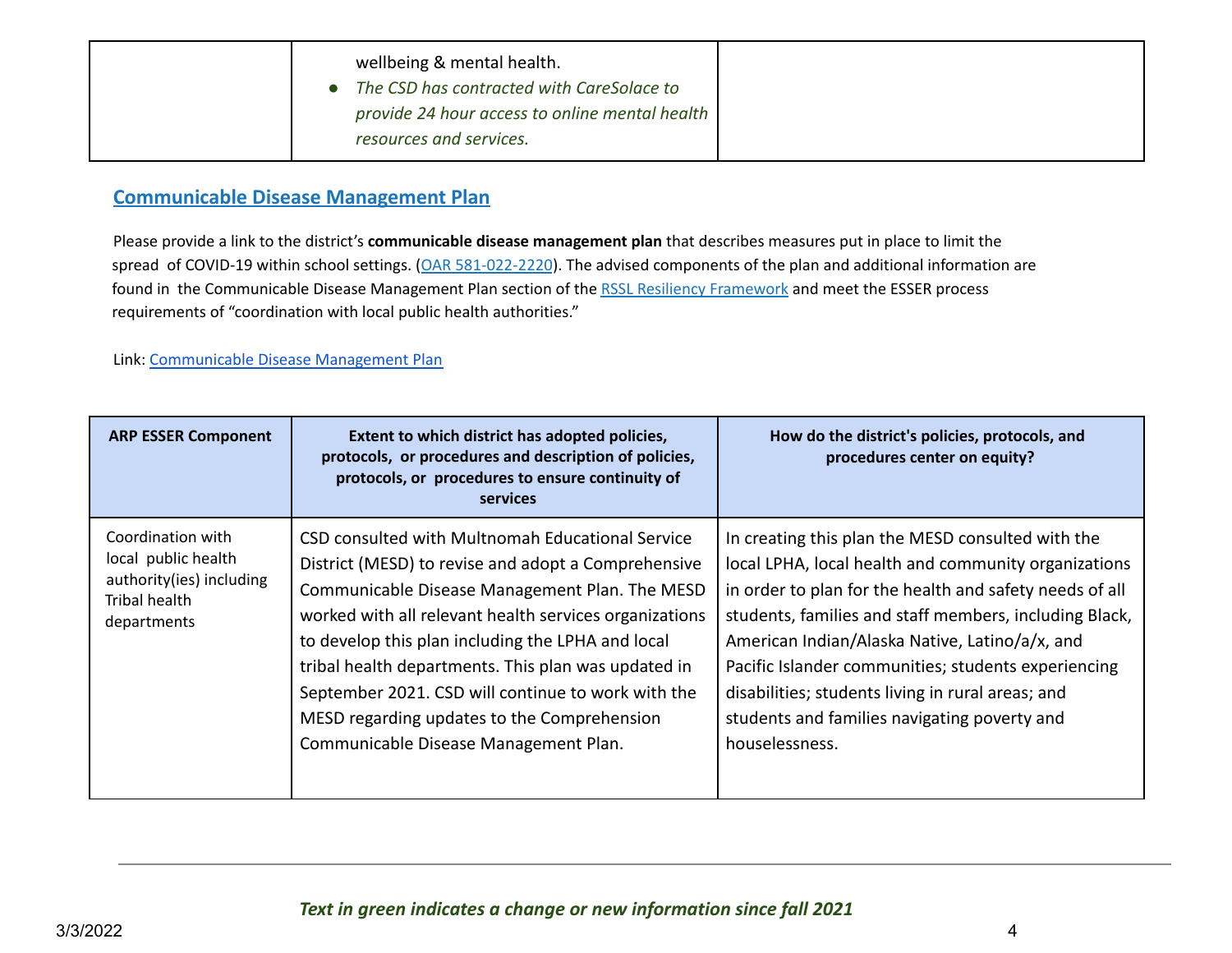## **Isolation Plan**

Please provide a link to the district's plan to **maintain health care and space** that is appropriately supervised and adequately equipped for providing first aid, and **isolates** the sick or injured child. (OAR 581-022-2220). If planning for this space is in your communicable disease management plan for COVID-19, please provide the page number. Additional information about the Isolation Plan can be found in the Isolation & Quarantine Protocols section of the RSSL Resiliency Framework.

Link: **E** [Isolation](https://docs.google.com/document/d/11JNrmFNnepwDu79k02PbxyZ70VanurrMlE1s4T5heJQ/edit?usp=sharing) Plan - Corbett School District - March 2022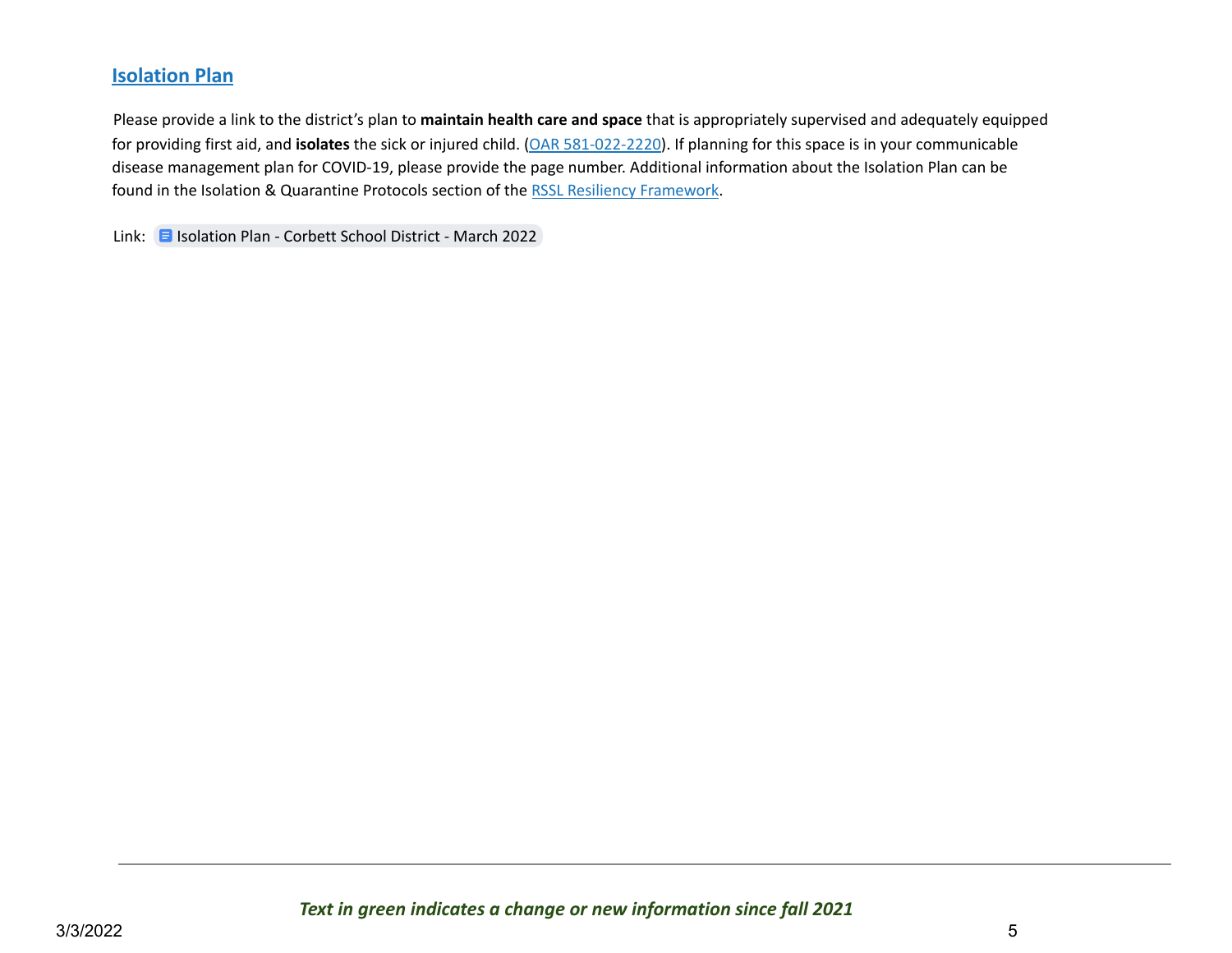## **Health and Safety Strategies**

School administrators are required to **exclude staff or students from school** whom they have reason to suspect have been exposed to COVID-19. (OAR 333-019-0010)

Please complete the table below to include the extent to which the district has adopted policies and the description of each policy for each health and safety strategy. In developing the response, please review and consider the CDC guidance and the RSSL Resiliency Framework for each health and safety strategy. Additional documents to support district and school planning are available on the ODE Ready Schools, Safe Learners website.

| <b>Health and</b>                                                                         | Extent to which district has adopted policies,                                                                                                                                                                                                                                                                                                                                                                                                                                                                                                                                                                                                                                                                                                      | How do the district's policies, protocols, and                                                                                                                                                                                                                                                                                                                                                                                                                         |
|-------------------------------------------------------------------------------------------|-----------------------------------------------------------------------------------------------------------------------------------------------------------------------------------------------------------------------------------------------------------------------------------------------------------------------------------------------------------------------------------------------------------------------------------------------------------------------------------------------------------------------------------------------------------------------------------------------------------------------------------------------------------------------------------------------------------------------------------------------------|------------------------------------------------------------------------------------------------------------------------------------------------------------------------------------------------------------------------------------------------------------------------------------------------------------------------------------------------------------------------------------------------------------------------------------------------------------------------|
| <b>Safety Strategy</b>                                                                    | protocols, or procedures and description thereof                                                                                                                                                                                                                                                                                                                                                                                                                                                                                                                                                                                                                                                                                                    | procedures center on equity?                                                                                                                                                                                                                                                                                                                                                                                                                                           |
| <b>COVID-19 vaccinations</b><br>to educators, other<br>staff, and students if<br>eligible | In December and January CSD held<br>vaccination clinics open to all adults and<br>eligible students. Another clinic will be<br>scheduled if the LPHA decides it is necessary.<br>CSD continues to promote access to COVID-19<br>vaccinations through district-wide<br>communication methods.<br>Efforts focus on increasing awareness and<br>confidence that people who are up to date<br>with the vaccine are at low risk of<br>symptomatic or severe infection.<br>CSD partners with Multnomah County school<br>health centers to provide access to COVID-19<br>vaccines.<br>The requirement for all staff and volunteers to<br>be vaccinated or have an approved<br>religious/medical exemption with<br>accommodations in place has not changed. | CSD will continue to reach out to traditionally<br>underserved groups with vaccine information<br>in home languages.<br>CSD has access to Transact which provides<br>translations to families in multiple languages.<br>Transportation will be offered to families for<br>whom transportation is a barrier to accessing<br>resources in the community.<br>Families whose home language is other than<br>English are provided translators or<br>interpreters as needed. |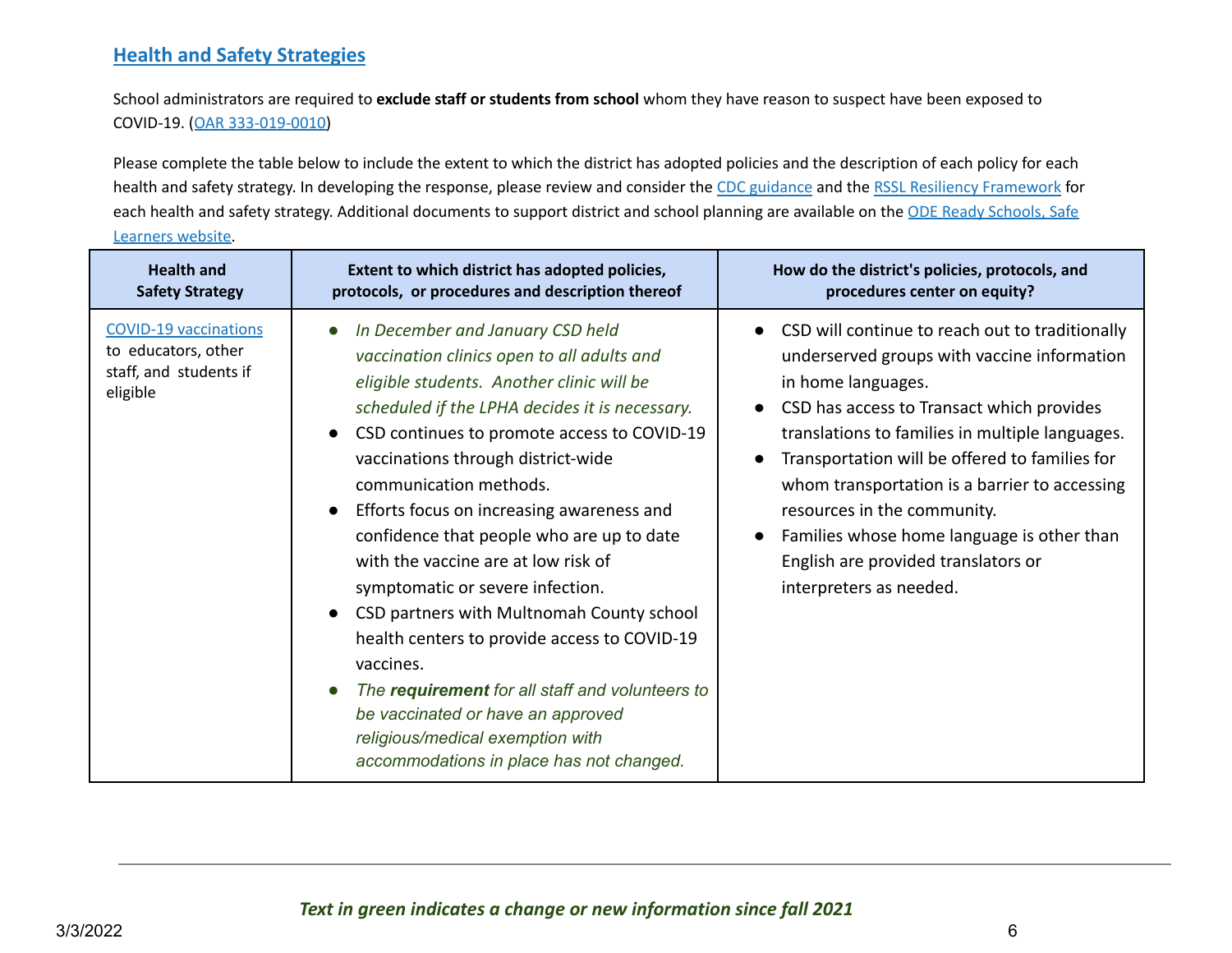| <b>Health and</b>                                  | Extent to which district has adopted policies,                                                                                                                                                                                                                                                                                                                                                                                                                                                                                                                                                                                                                                                                                                                                                                                                                                                                                                                                                                             | How do the district's policies, protocols, and                                                                                                                                                                                                                                                                                                                                                                                                                                                                                                                                                                                                                                                                                                                                                                  |
|----------------------------------------------------|----------------------------------------------------------------------------------------------------------------------------------------------------------------------------------------------------------------------------------------------------------------------------------------------------------------------------------------------------------------------------------------------------------------------------------------------------------------------------------------------------------------------------------------------------------------------------------------------------------------------------------------------------------------------------------------------------------------------------------------------------------------------------------------------------------------------------------------------------------------------------------------------------------------------------------------------------------------------------------------------------------------------------|-----------------------------------------------------------------------------------------------------------------------------------------------------------------------------------------------------------------------------------------------------------------------------------------------------------------------------------------------------------------------------------------------------------------------------------------------------------------------------------------------------------------------------------------------------------------------------------------------------------------------------------------------------------------------------------------------------------------------------------------------------------------------------------------------------------------|
| <b>Safety Strategy</b>                             | protocols, or procedures and description thereof                                                                                                                                                                                                                                                                                                                                                                                                                                                                                                                                                                                                                                                                                                                                                                                                                                                                                                                                                                           | procedures center on equity?                                                                                                                                                                                                                                                                                                                                                                                                                                                                                                                                                                                                                                                                                                                                                                                    |
| Universal and correct<br>wearing of face coverings | The Oregon Health Authority (OHA) and Oregon<br>Department of Education (ODE) announced that the<br>indoor mask mandate for schools will be lifted on<br>March 12. These changes are in response to the<br>significant and rapid decline in COVID-19 transmission<br>and hospitalization rates.<br>With the termination of the indoor mask mandate,<br><b>Corbett School District will make face coverings in</b><br>schools and on buses optional beginning next<br>Saturday, March 12. We still recommend face<br>coverings for individuals who are<br>immunocompromised or otherwise medically at-risk.<br>Prior to March 12, all staff members will be trained<br>regarding this change in guidance, and any new<br>protocols and expectations.<br>CSD staff will respect families' personal decisions<br>around masking and will not ask students or visitors<br>to mask or unmask. Additionally, staff will not be<br>expected to keep track of family decisions regarding<br>masking or monitor student compliance. | Counselors are available to support students<br>who have social emotional challenges related<br>to the changes in masking guidance.<br>The district provides translation and<br>interpretation services as needed to explain<br>the face covering policy.<br>The district will continue to support staff and<br>students by providing PPE as per individual<br>needs.<br>CSD will take steps to ensure the school<br>environment is safe and welcoming to every<br>student and staff member and honors their<br>individual decisions around COVID-19 safety,<br>including the use of masks.<br>Classroom teachers, with the assistance of the<br>counselors, will present lessons and hold class<br>meetings as needed focusing on anti-bullying<br>and respect for personal choice around the<br>use of masks. |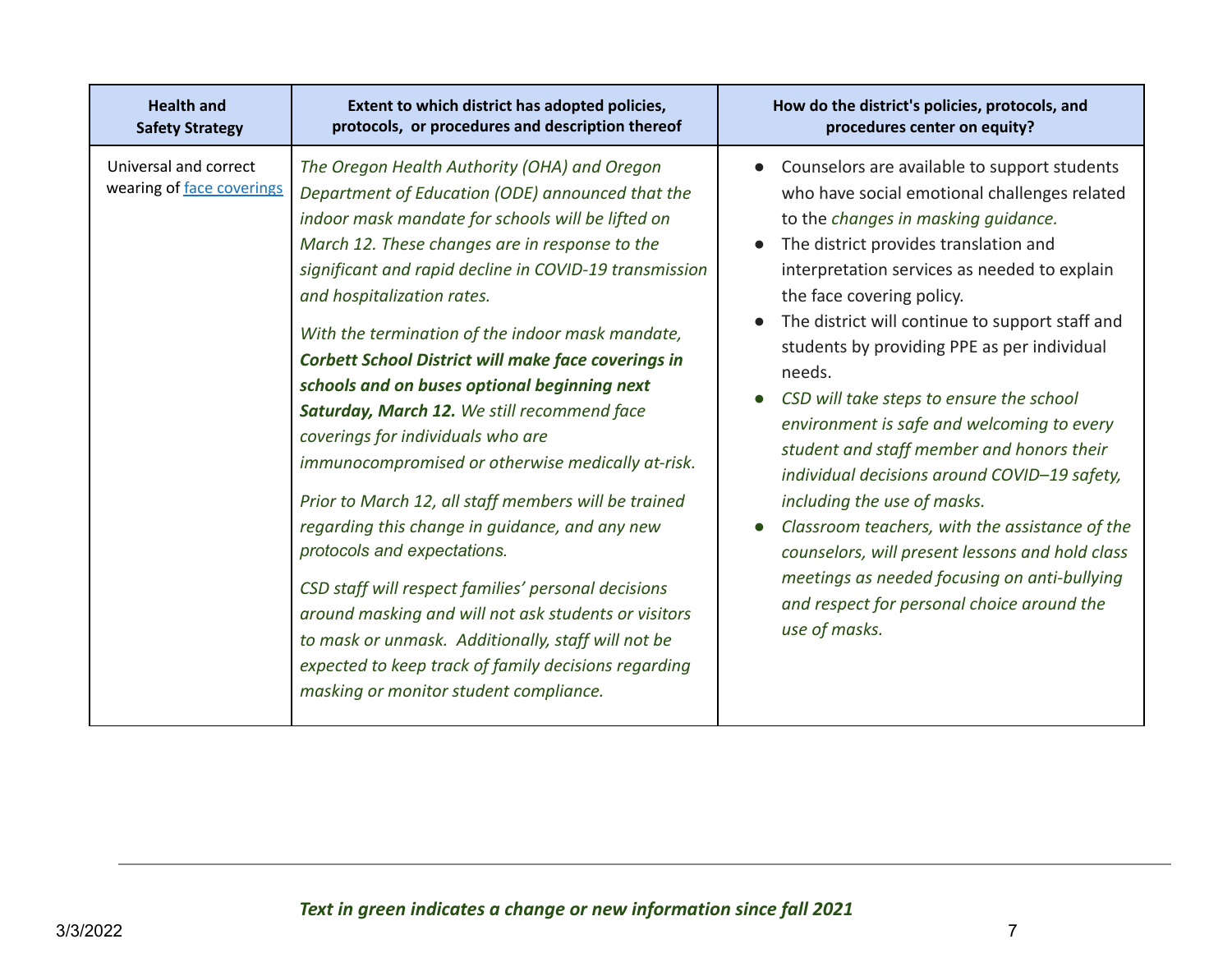| <b>Physical distancing</b><br>and cohorting | To the extent practicable, CSD will support<br>$\bullet$<br>physical distancing, striving for at least three<br>feet of distance when possible.<br>Students who struggle maintaining social<br>$\bullet$<br>distance receive instruction/coaching.<br>CDS will update staff and families weekly<br>$\bullet$<br>regarding any reported positive COVID-19<br>cases on site.<br>Exposed individuals who are asymptomatic<br>$\bullet$<br>will not be required to <i>guarantine</i> , but advised<br>to watch closely for COVID-19 symptoms. | Cohorts will continue to be designed such that all<br>students (including those protected under ADA and<br>IDEA) maintain access to general education,<br>grade-level academic content standards, and peers. |
|---------------------------------------------|-------------------------------------------------------------------------------------------------------------------------------------------------------------------------------------------------------------------------------------------------------------------------------------------------------------------------------------------------------------------------------------------------------------------------------------------------------------------------------------------------------------------------------------------|--------------------------------------------------------------------------------------------------------------------------------------------------------------------------------------------------------------|
|---------------------------------------------|-------------------------------------------------------------------------------------------------------------------------------------------------------------------------------------------------------------------------------------------------------------------------------------------------------------------------------------------------------------------------------------------------------------------------------------------------------------------------------------------------------------------------------------------|--------------------------------------------------------------------------------------------------------------------------------------------------------------------------------------------------------------|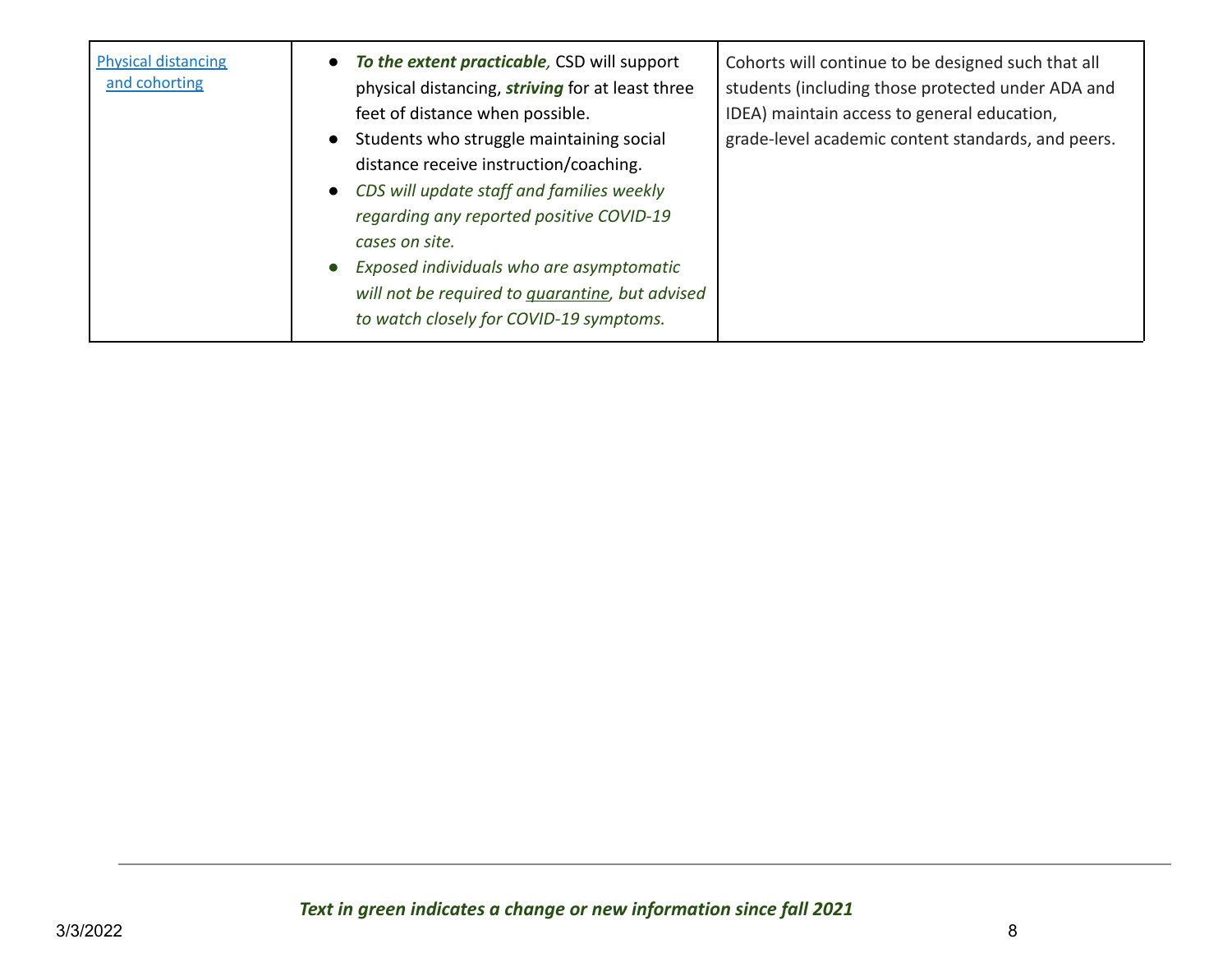| <b>Health and</b><br><b>Safety Strategy</b>     | Extent to which district has adopted policies,<br>protocols, or procedures and description thereof                                                                                                                                                                                                                                                                                                                                                                                                                                                              | How do the district's policies, protocols, and<br>procedures center on equity?                                                                                                                                                                                                                                                                       |
|-------------------------------------------------|-----------------------------------------------------------------------------------------------------------------------------------------------------------------------------------------------------------------------------------------------------------------------------------------------------------------------------------------------------------------------------------------------------------------------------------------------------------------------------------------------------------------------------------------------------------------|------------------------------------------------------------------------------------------------------------------------------------------------------------------------------------------------------------------------------------------------------------------------------------------------------------------------------------------------------|
| <b>Ventilation and air flow</b>                 | When possible outdoor ventilation has been<br>$\bullet$<br>increased. Windows and doors are left open<br>unless doing so creates a health or safety risk.<br>Teachers are encouraged to conduct some<br>activities outside when reasonable.<br>The maintenance supervisor runs the HVAC<br>system in a way such that healthy air<br>circulation is maximized.<br>The maintenance supervisor has placed and<br>will maintain air purifiers in classrooms.                                                                                                        | All buildings and classrooms will maintain the same<br>standards related to ventilation and airflow.                                                                                                                                                                                                                                                 |
| <b>Handwashing and</b><br>respiratory etiquette | Proper handwashing/sanitizing practices will<br>$\bullet$<br>be reviewed as necessary throughout the<br>year.<br>All individuals are required to wash/sanitize<br>their hands upon building entry, before/after<br>transitioning to a new activity or location,<br>prior to meals, and before and after using a<br>hand-operated water fountain.<br>Signs describing effective handwashing<br>practices and respiratory etiquette are placed<br>throughout the buildings.<br>Proper respiratory etiquette will be reviewed<br>as necessary throughout the year. | All Information related to handwashing and<br>$\bullet$<br>respiratory etiquette will be provided in home<br>languages.<br>Access to interpretation and translation<br>services in home languages is provided.<br>Counselors are available to support those who<br>have social-emotional challenges around<br>handwashing and respiratory etiquette. |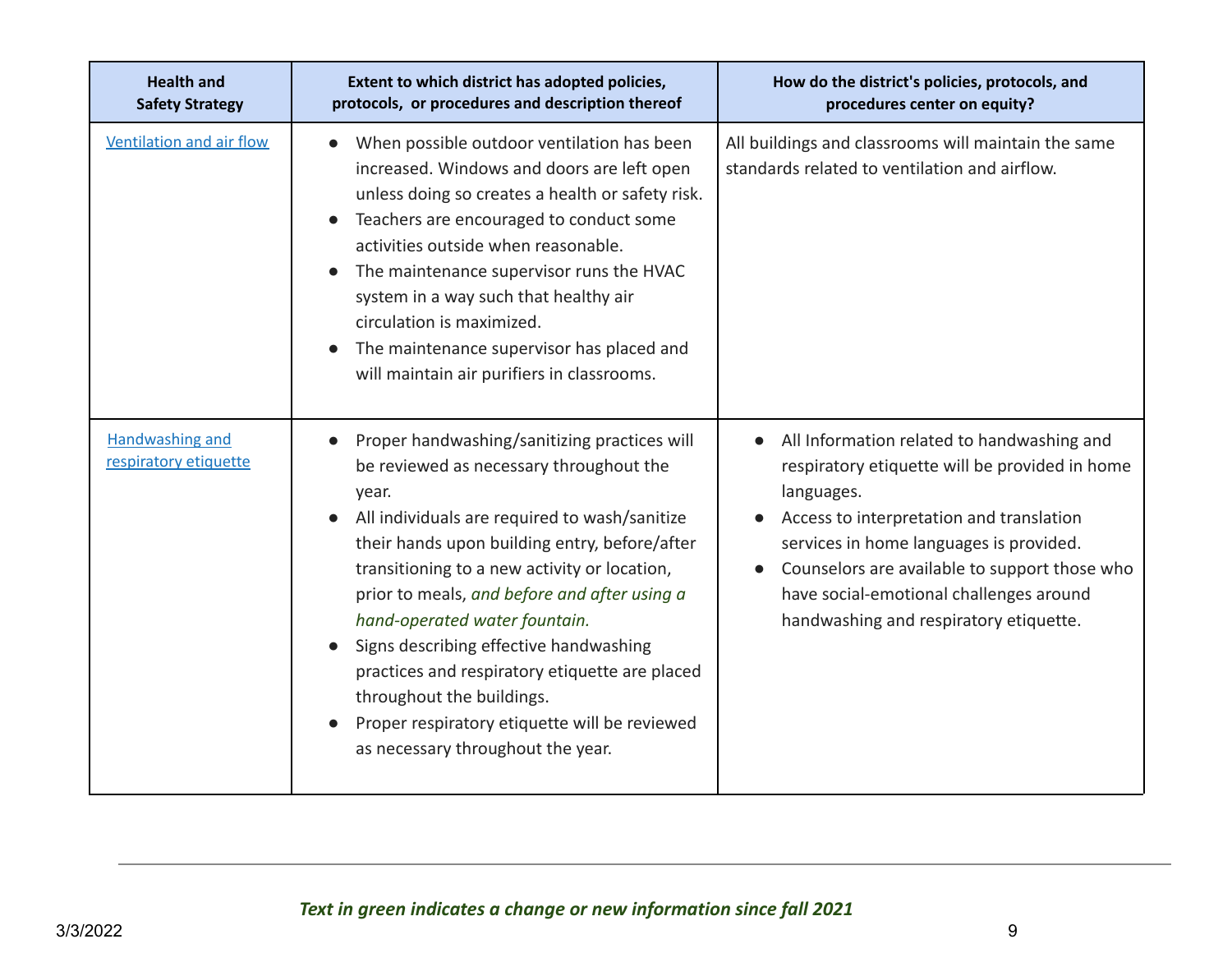| <b>Health and</b><br><b>Safety Strategy</b>     | Extent to which district has adopted policies,<br>protocols, or procedures and description thereof                                                                                                                                                                                                                                                                                                                  | How do the district's policies, protocols, and<br>procedures center on equity?                                                                                                                                                                                                                                                                                                                      |
|-------------------------------------------------|---------------------------------------------------------------------------------------------------------------------------------------------------------------------------------------------------------------------------------------------------------------------------------------------------------------------------------------------------------------------------------------------------------------------|-----------------------------------------------------------------------------------------------------------------------------------------------------------------------------------------------------------------------------------------------------------------------------------------------------------------------------------------------------------------------------------------------------|
| Free, on-site<br>COVID-19<br>diagnostic testing | CSD continues to offer free diagnostic testing<br>$\bullet$<br>to students (with parent permission) and staff<br>who develop symptoms at school or are<br>exposed to COVID-19 at school.<br>CSD does not offer free diagnostic testing to<br>$\bullet$<br>family members who are not staff or students.<br>The school nurse oversees the program in<br>$\bullet$<br>collaboration with the building administrators. | The diagnostic testing program is available to<br>all students and staff who experience<br>symptoms or are exposed to COVID-19 at<br>school.<br>Translation and outreach services are<br>maintained to ensure that all populations<br>including traditionally underserved groups<br>have the resources they need in order to be<br>able to make informed decisions regarding<br>diagnostic testing. |
| <b>COVID-19 screening</b><br>testing            | CSD does not offer screening testing to students, staff<br>or family members who are not experiencing<br>symptoms of, or exposure to, COVID-19.                                                                                                                                                                                                                                                                     | Translation and outreach services are maintained to<br>ensure that all populations including traditionally<br>underserved groups have the information and<br>resources they need related to COVID-19 screening<br>testing and health services.                                                                                                                                                      |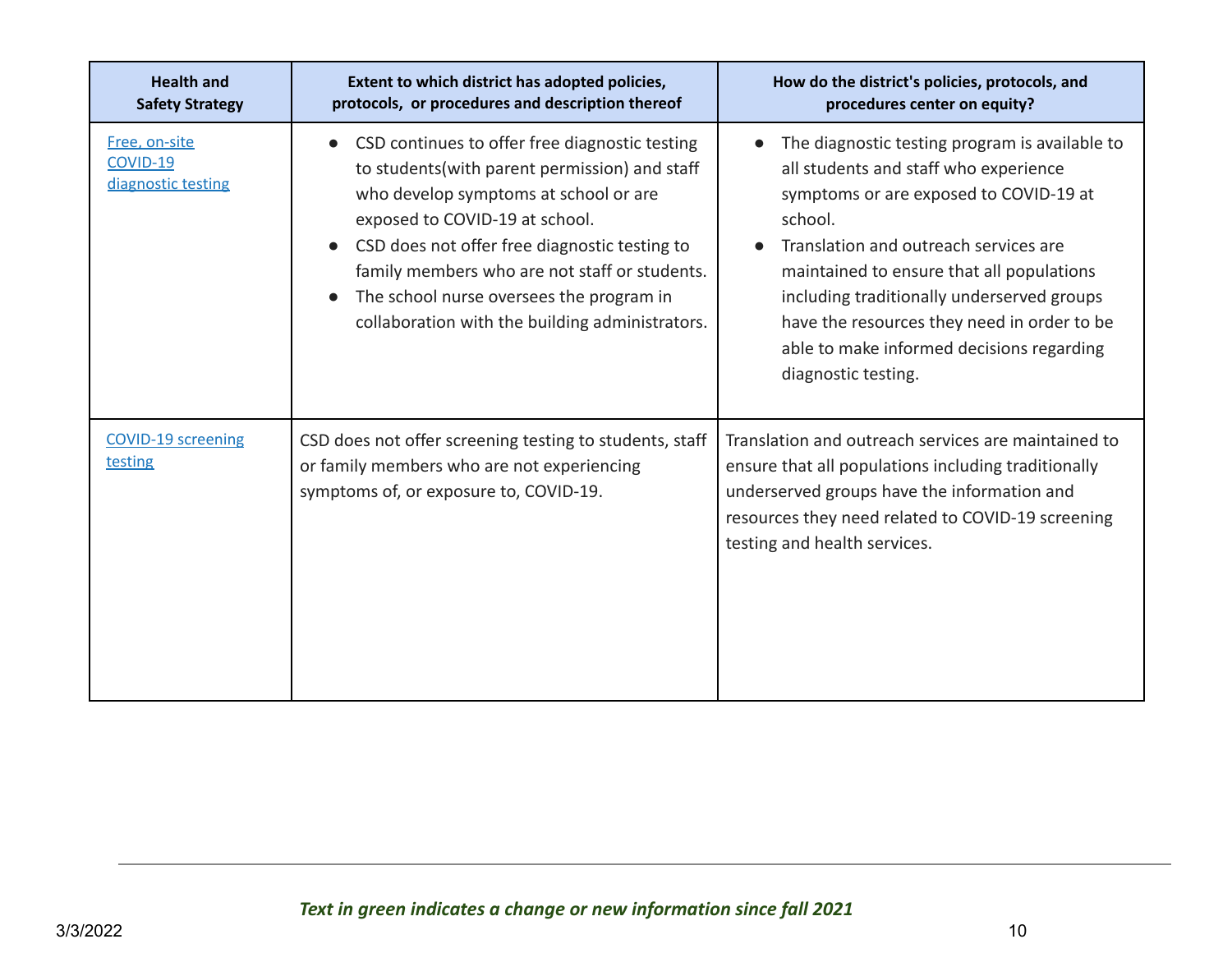| <b>Health and</b><br><b>Safety Strategy</b>                                                                                                                                                                                               | Extent to which district has adopted policies,<br>protocols, or procedures and description thereof                                                                                                                                                                                                                                                                                                                                                                                                                                                                                                                                                                                                                         | How do the district's policies, protocols, and<br>procedures center on equity?                                                                                                                                                                                                                                                                                                                                                                                                                                  |
|-------------------------------------------------------------------------------------------------------------------------------------------------------------------------------------------------------------------------------------------|----------------------------------------------------------------------------------------------------------------------------------------------------------------------------------------------------------------------------------------------------------------------------------------------------------------------------------------------------------------------------------------------------------------------------------------------------------------------------------------------------------------------------------------------------------------------------------------------------------------------------------------------------------------------------------------------------------------------------|-----------------------------------------------------------------------------------------------------------------------------------------------------------------------------------------------------------------------------------------------------------------------------------------------------------------------------------------------------------------------------------------------------------------------------------------------------------------------------------------------------------------|
| <b>Public health</b><br>communication                                                                                                                                                                                                     | Updated information, outlining infection<br>$\bullet$<br>control measures, changes in masking<br>guidance, contact tracing, and isolation<br>procedures, continued to be shared with all<br>families in their home language.<br>All communication is posted on the district<br>$\bullet$<br>website and Information is included in the<br>school newsletter.<br>CDS will update staff and families weekly<br>$\bullet$<br>regarding reported positive COVID-19 cases on<br>site.                                                                                                                                                                                                                                           | Communication is provided in the<br>parent/guardian's home language.<br>Translations and interpretations of school<br>communications are provided in the home<br>language as needed.<br>Counselors and ELD Specialists will continue<br>to survey families in regards to how they want<br>to be communicated with, and what further<br>information or support they might need.                                                                                                                                  |
| Isolation:<br>Health care and a<br>designated space that<br>is appropriately<br>supervised and<br>adequately equipped<br>for providing first aid<br>and isolating the sick<br>or<br>injured child are<br>required by OAR<br>581-022-2220. | On February 28, 2022, the CDC updated their<br>$\bullet$<br>quidance so that universal case investigation<br>and contact tracing are no longer<br>recommended outside of high-risk settings.<br>Effective March 12, 2022, Oregon will pause<br>$\bullet$<br>contact tracing and quarantine for the general<br>population, including K-12 settings.<br>Positive or symptomatic individuals will still<br>$\bullet$<br>need to isolate Days 1-5 (with the day of<br>symptom onset being Day 0).<br>Isolation may end after 5 full days if the<br>$\bullet$<br>individual is fever-free for 24 hours without<br>the use of fever-reducing medication and<br>other symptoms have improved.<br>CSD may recommend that returning | Parents/guardians are notified in their home<br>$\bullet$<br>language if their child is being sent home.<br>Students whose primary language is other<br>than English do not leave the school unless a<br>parent/guardian has been notified by phone.<br>The child is not placed on a bus without a<br>parent's permission in their home language.<br>When appropriate, parents/guardians receive<br>a call or information about their child's health<br>in their home language via interpreter or<br>translator |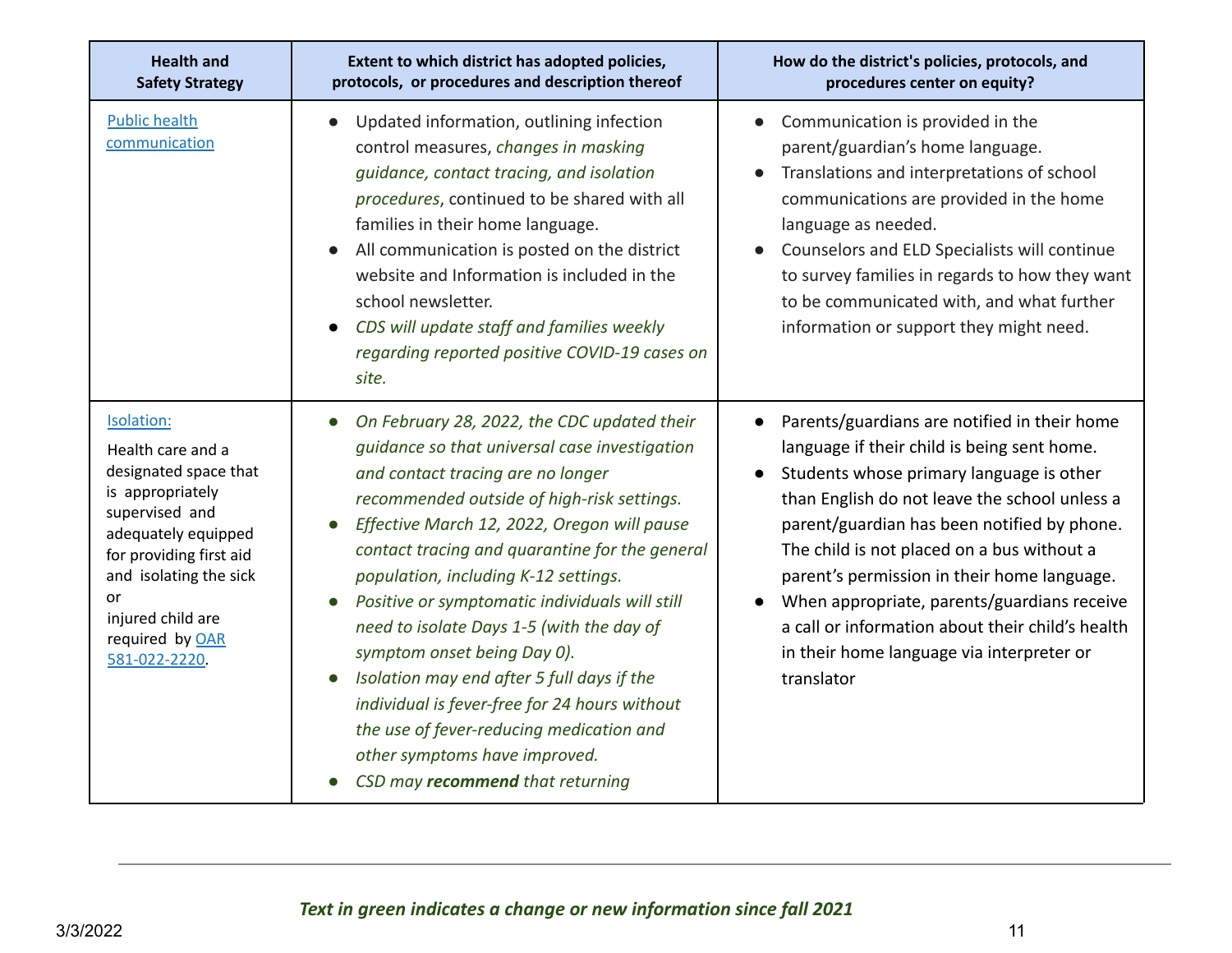| individuals wear a well-fitting mask for 5<br>additional days (day 6 through day 10) after<br>the end of the 5-day isolation period. |  |
|--------------------------------------------------------------------------------------------------------------------------------------|--|
|                                                                                                                                      |  |

| <b>Health and</b>                                                                                                                                                                                                  | Extent to which district has adopted policies,                                                                                                                                                                                                                                                                                                                                                                                                                                                                            | How do the district's policies, protocols, and                                                                                                                                                                                                                                                                                                                                                                            |
|--------------------------------------------------------------------------------------------------------------------------------------------------------------------------------------------------------------------|---------------------------------------------------------------------------------------------------------------------------------------------------------------------------------------------------------------------------------------------------------------------------------------------------------------------------------------------------------------------------------------------------------------------------------------------------------------------------------------------------------------------------|---------------------------------------------------------------------------------------------------------------------------------------------------------------------------------------------------------------------------------------------------------------------------------------------------------------------------------------------------------------------------------------------------------------------------|
| <b>Safety Strategy</b>                                                                                                                                                                                             | protocols, or procedures and description thereof                                                                                                                                                                                                                                                                                                                                                                                                                                                                          | procedures center on equity?                                                                                                                                                                                                                                                                                                                                                                                              |
| <b>Exclusion: School</b><br>administrators are<br>required to exclude<br>staff and students<br>from school whom<br>they have reason to<br>suspect have been<br>exposed to<br><b>COVID-19. (OAR</b><br>333-019-0010 | The school nurse follows school exclusion<br>$\bullet$<br>processes as laid out in Communicable Disease<br><b>Guidance for Schools.</b><br>CSD will follow all new or updated exclusion<br>$\bullet$<br>quidelines.<br>Staff or students with a chronic or baseline<br>$\bullet$<br>cough that has worsened or is not well<br>controlled with medicine are excluded from<br>school.<br>• Staff or students with other symptoms that<br>are chronic or baseline (asthma, allergies, etc.)<br>are not excluded from school. | • Parents/guardians are notified in their home<br>language if their child is being excluded from<br>school.<br>When appropriate, parents/guardians receive<br>$\bullet$<br>a call or information about their child's health<br>in their home language via interpreter or<br>translator.<br>Counselors and ELD Specialists are available to<br>$\bullet$<br>support families whose students are required<br>to quarantine. |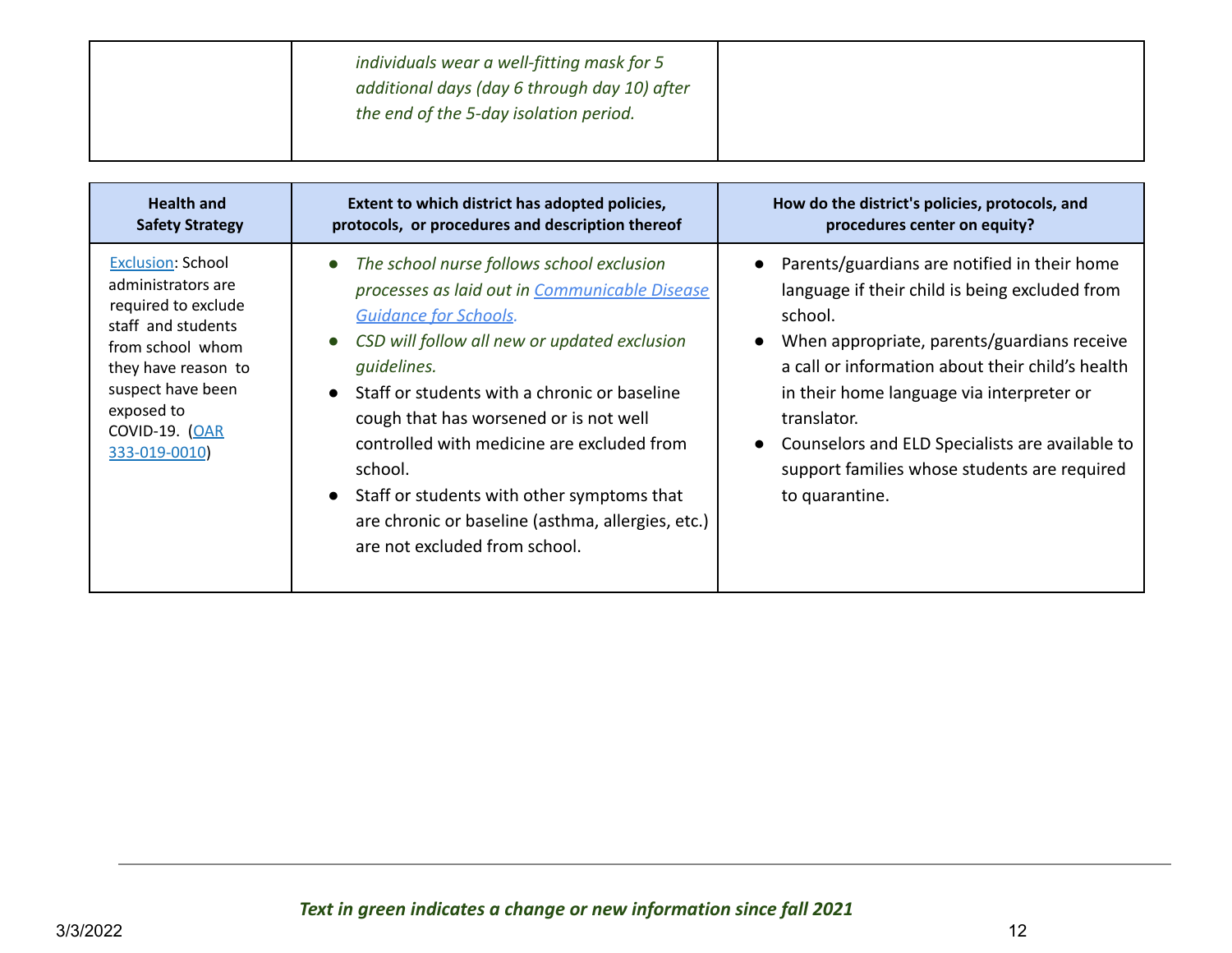## **Individualized COVID-19 Recovery Services**

The Individualized COVID Recovery Services rule became permanent in December 2021. ESSER III requires at least 20% of funding to be spent on unfinished learning which can include recovery services to students experiencing disability (and prioritizes students in underserved or disproportionately impacted communities, including students who experience disability). Recovery services are special education services designed to meet the needs of eligible students in special education who were adversely impacted by the educational limitations caused by COVID 19. ODE has developed a guide for Planning for Individualized COVID Recovery Services to support school districts in understanding and developing a process to implement this rule.

| OAR 581-015-2228 Requirement                                                                                                                                                                                                                         | For each of the below areas, describe the<br>district's policies, protocols, or procedures that<br>will be followed to ensure appropriate<br>consideration of Individualized COVID-19<br>Recovery Services for each eligible student. | For each of the below areas, describe how the<br>district's policies, protocols, and procedures<br>center equity.                                                                                                                                                                  |
|------------------------------------------------------------------------------------------------------------------------------------------------------------------------------------------------------------------------------------------------------|---------------------------------------------------------------------------------------------------------------------------------------------------------------------------------------------------------------------------------------|------------------------------------------------------------------------------------------------------------------------------------------------------------------------------------------------------------------------------------------------------------------------------------|
| The IEP team for each eligible student shall<br>consider the need for Individualized<br>COVID-19 Recovery Services at least at<br>each initial IEP meeting and each regularly<br>scheduled annual review meeting.                                    | Beginning in the 2021-22 school year discussion<br>and determination regarding the need for<br>Individualized COVID-19 Recovery Services will<br>be included in each IEP meeting.                                                     | CSD will implement Oregon's Equity Lens when<br>making decisions related to Individualized<br>COVID-19 Recovery Services.<br>Translation/outreach services will be maintained<br>to ensure that all populations have the<br>information they need related to Recovery<br>Services. |
| Each school district or program shall<br>provide written notice to the parents of<br>each eligible student regarding the<br>opportunity for the IEP team to meet to<br>consider Individualized COVID-19 Recovery<br>Services.                        | Beginning in the 2021-22 school year CSD will<br>provide written notice to the parent/guardian of<br>each eligible student regarding the opportunity<br>for the IEP team to consider COVID-19 Recovery<br>Services.                   | CSD will implement Oregon's Equity Lens when<br>making decisions related to COVID-19 Recovery<br>Services. Translation/outreach services will<br>ensure all populations have the necessary<br>information.                                                                         |
| After each determination is made, the<br>school district or program shall provide<br>written notice to the parent and/or adult<br>student with a disability regarding the<br>determination of need for Individualized<br>COVID-19 Recovery Services. | After each determination is made, the CSD will<br>provide written notice to the parent/guardian<br>and/or eligible adult student regarding the<br>determination of need for Individualized<br>COVID-19 Recovery Services.             | Corbett SD will implement Oregon's Equity Lens<br>when making decisions related to COVID-19<br>Recovery Services. Translation/outreach services<br>will ensure all populations have the necessary<br>information.                                                                  |